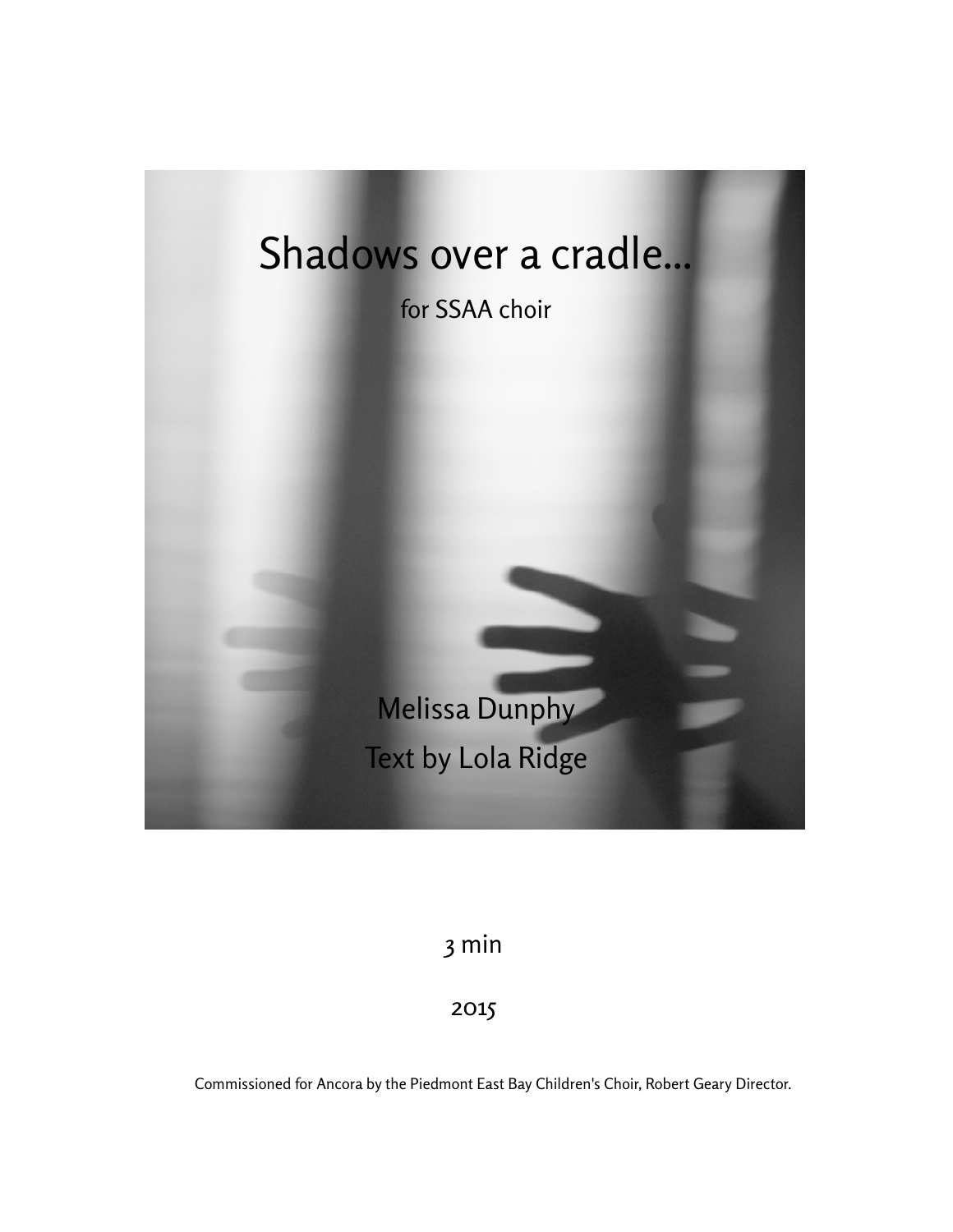Commissioned for Ancora by the Piedmont East Bay Children's Choir Robert Geary Director.

> (Shadows over a cradle... fire-light craning... A hand throws something in the fire and a smaller hand runs into the flame and out again, singed and empty... Shadows settling over a cradle... two hands and a fire.)

—From *Sun-Up* by Lola Ridge (1920)



103 Callowhill St., Philadelphia, PA 19123 (717) 214-6121 | www.mormolyke.com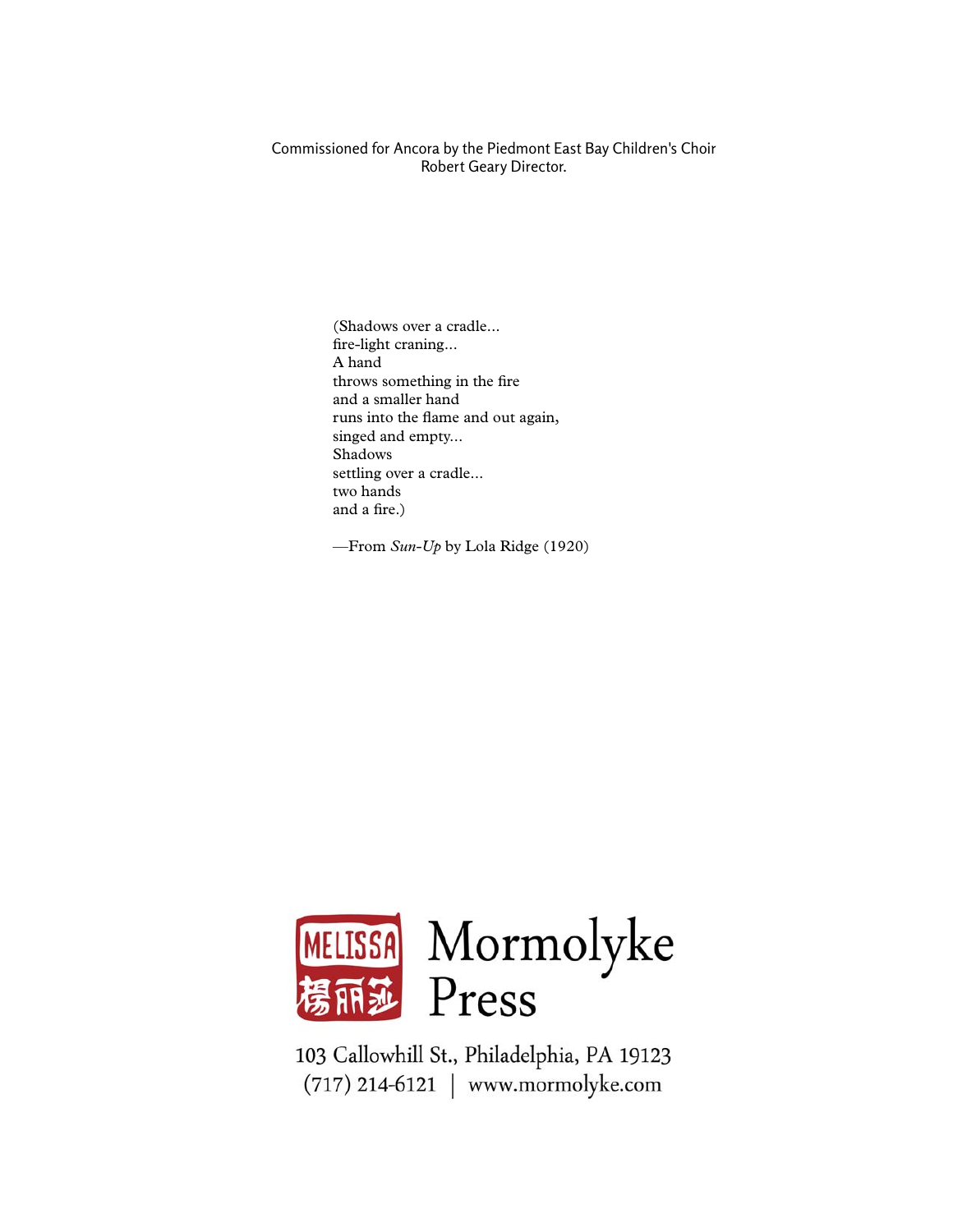

## Shadows over a cradle...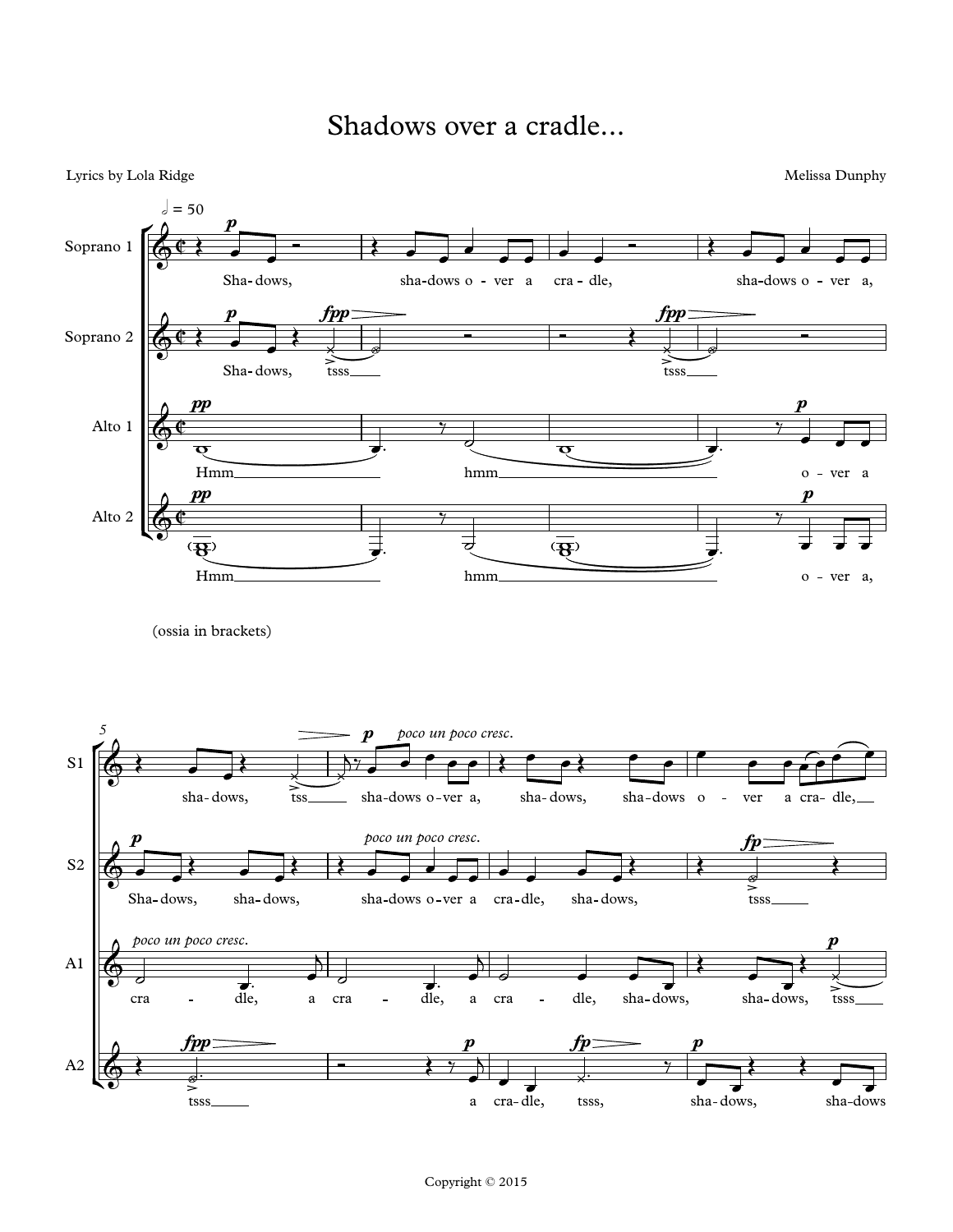Shadows over a cradle...



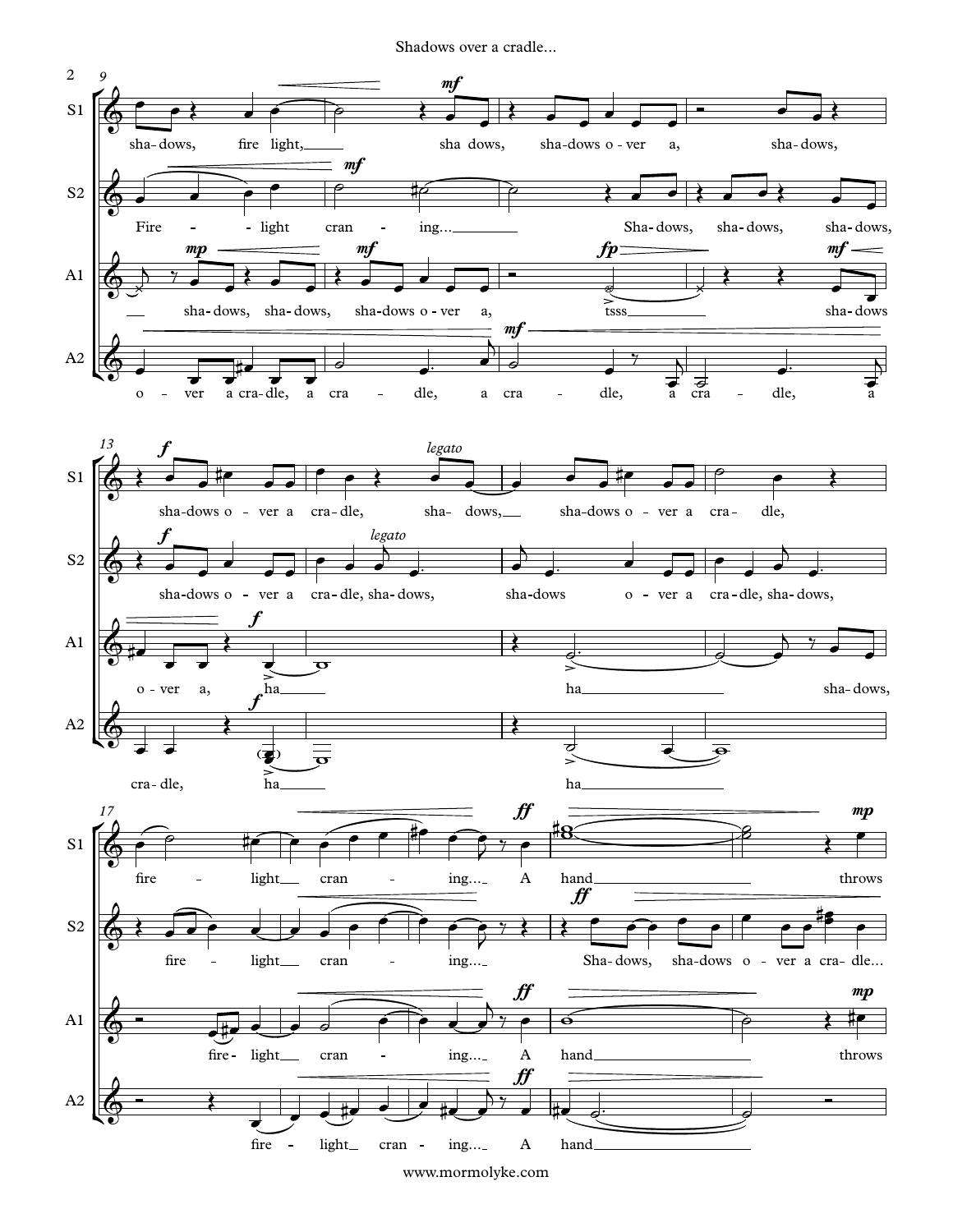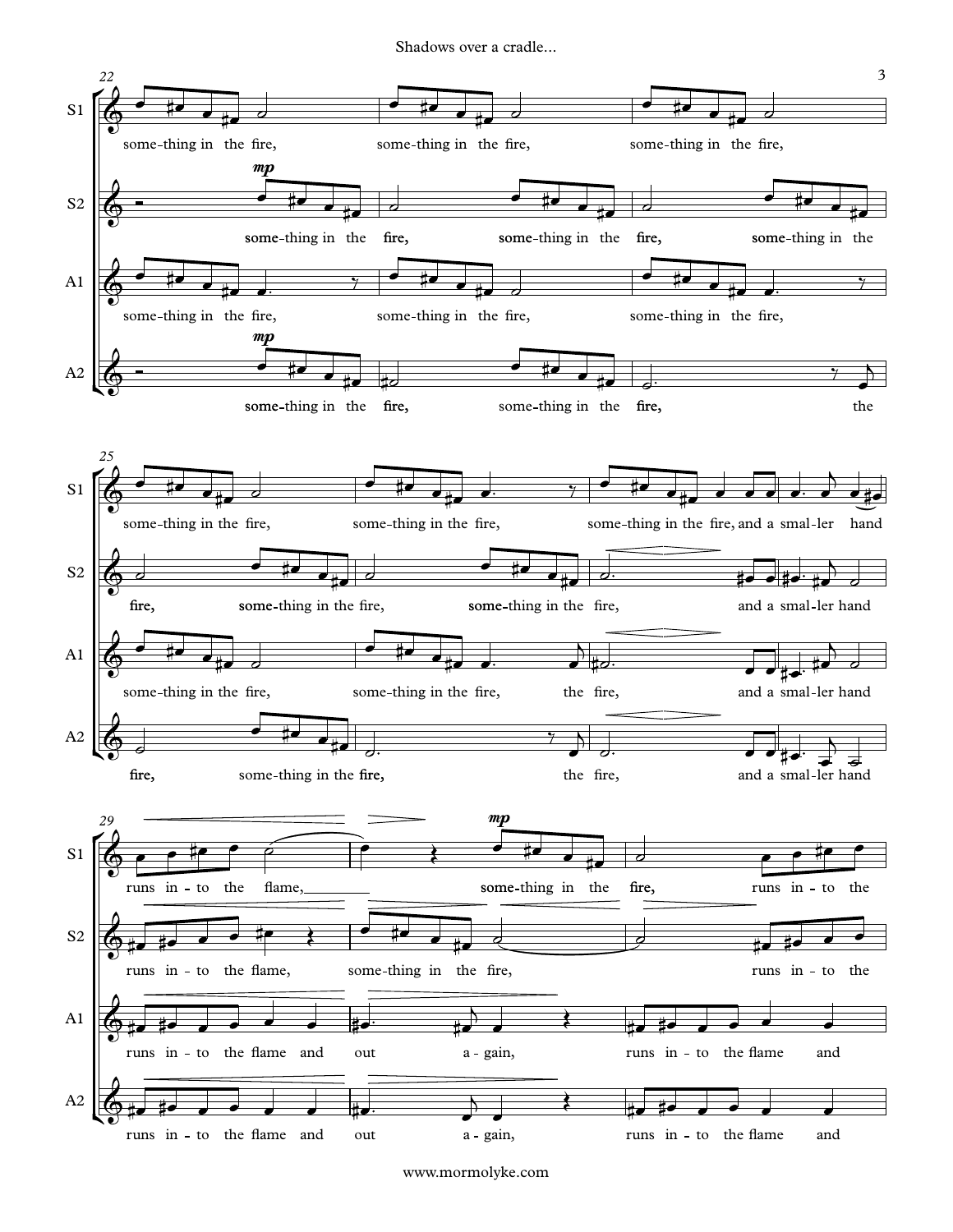Shadows over a cradle...



www.mormolyke.com